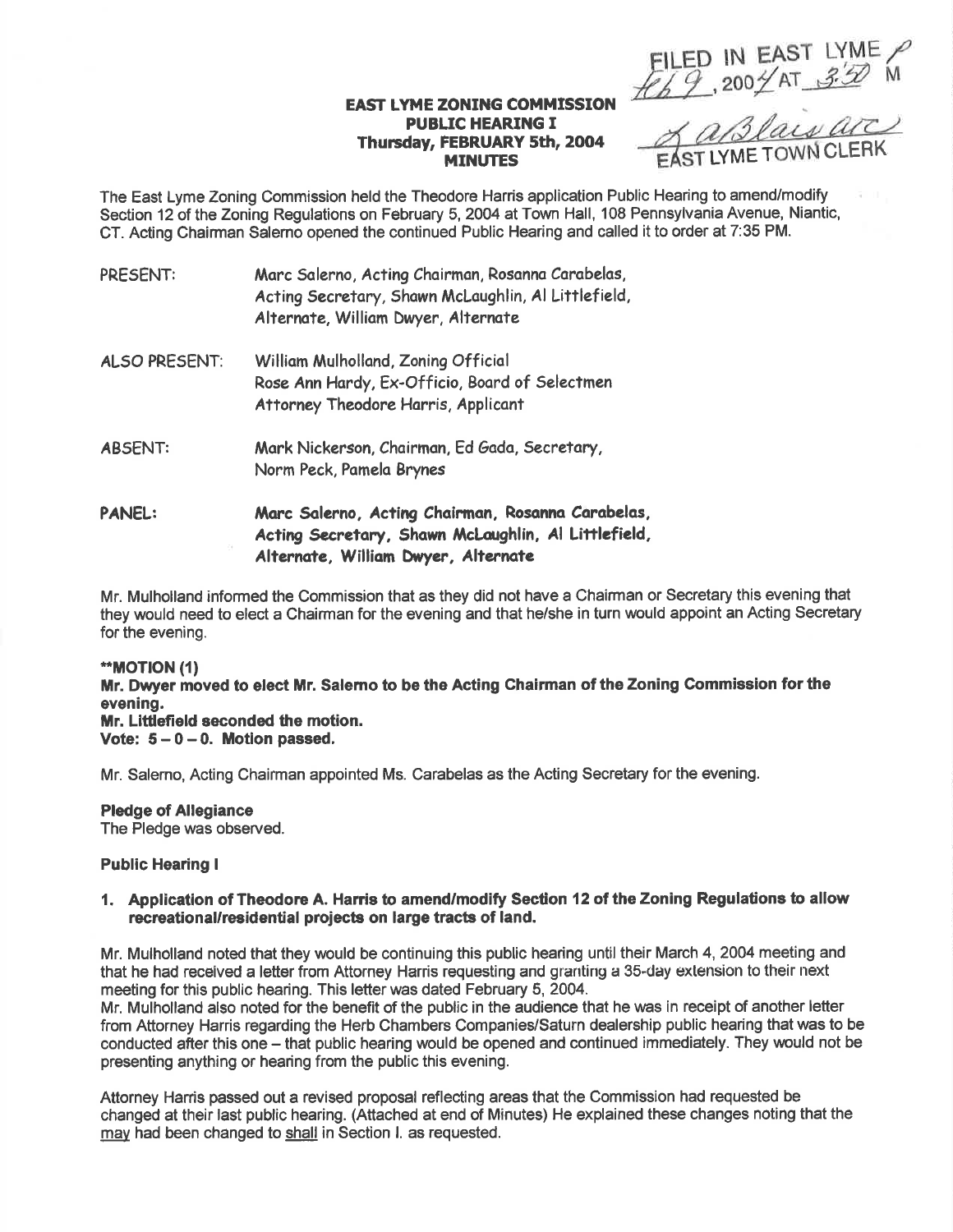The density calculation would now be based on eighty-five percent (85%) of the gross land area of the community, which is a reduction of 15%. While density is not really the concern here, the topography is and this allows for flexibility of design with regard for the topography and takes into consideration that the roads and paved areas generally comprise 15%.

The Chair had expressed an interest in seeing some other Use Restrictions so he has attached an Alternative #8 that was culled from various other SU-E condo documents. He noted that it allows for no more than three full-time occupants in any one unit and has provisions for visitations by college age young adults 21 and over and provisions for grandchildren who come to visit. There is also a provision for a caregiver for someone who has medical or health needs.

Mr. Mulholland said that he felt that there should be some provision for a caregiver as a third party and that this should be decided on a case by case basis. lf people there are in their eighties and wish to stay in their home, this may be warranted and should be allowed.

Ms. Carabelas asked if there was a limit to the number of people per household.

Attorney Harris said yes, a total of three.

Ms. Carabelas asked if they were looking at two or three bedroom units.

Attorney Harris sald that the size of the units does not necessarily reflect the use. While they would generally be two to three bedrooms, the reason for the size is that the people purchasing these types of homes really like the elbowroom and space. There is a restriction of no more than three weeks for people who come to visit to stay.

Mr. Mulholland noted that most condo documents for SU-E now allow only a two-week visit because the people who are buying into these units are specific about what they want. This experience is based upon some 300+ units that have been done in this Town to date.

Attorney Harris continued that under #9 that he had added that the Commission may require sidewalks and/or walking trails in portions of the community where deemed appropriate. He added that some of these may also be on the plans and that this would still allow them the flexibility to require others. Lastly he said that #10 was a new section on lnternal Roadways that comes from the standard Special Use regulations. To this he added that the Commission might also require that the roads be constructed to one or more of the standards contained in the East Lyme Subdivision Regulations. He explained that this allowed forflexibility based on the nature and use of the road. He said that he would be happy to answer any questions that they might have.

Mr. Mulholland asked that the referral items be read into the record, as this is the deadline for referrals. Ms. Carabelas, Acting Secretary read the following correspondence into the record:

- 1. Letter dated 2/2/04 to EL Zoning Commission c/o Wm. Mulholland ZEO from Marcy L. Balint, Sr. Coastal Planner State of CT DEP - Re: Proposed Zoning Regulation to add a new Section Open Space/Residential Community to Section 12 of the Zoning Regulations - finding the proposed amendment generally consistent with the policies and standards of the CCM Act.
- 2. Letter dated 2/5/04 to Mark Nickerson, Chairman-Zoning Commission from Francine Schwartz, Chairman Planning Commission - Re: 8-3a Referral - Application of Atty. Theodore Harris for a Proposed Amendment to Section 12 and Section 25.5 of the Zoning Regulations concerning Open Space/Recreation Residential Community in Special Use (SU) District - noting five areas of concern that have emerged as the focus of their review.

Mr. Mulholland noted that with reference to the site capability that was mentioned that nothing is site specific at this point and that should this happen in the future this Commission would review it very carefully before any decision was made.

Mr. Dwyer asked if, in the case of the sidewalks would they be decided at a later time with the site plans. Attorney Harris said yes and added that he would think that most developers would want them with buildings such as restaurants and would design them into the plans.

Mr. Dwyer said that he wanted to be clear that if this was approved as it is now that this gives the Commission the authority to mandate sidewalks later on if they do not see any where they feel they should be. Attorney Harris replied exactly  $-$  that is what this does.

Mr. Mulholland further clarified that this is by Special Permit and a site plan would have to be presented and a public hearing held and all of that would be discussed through that process.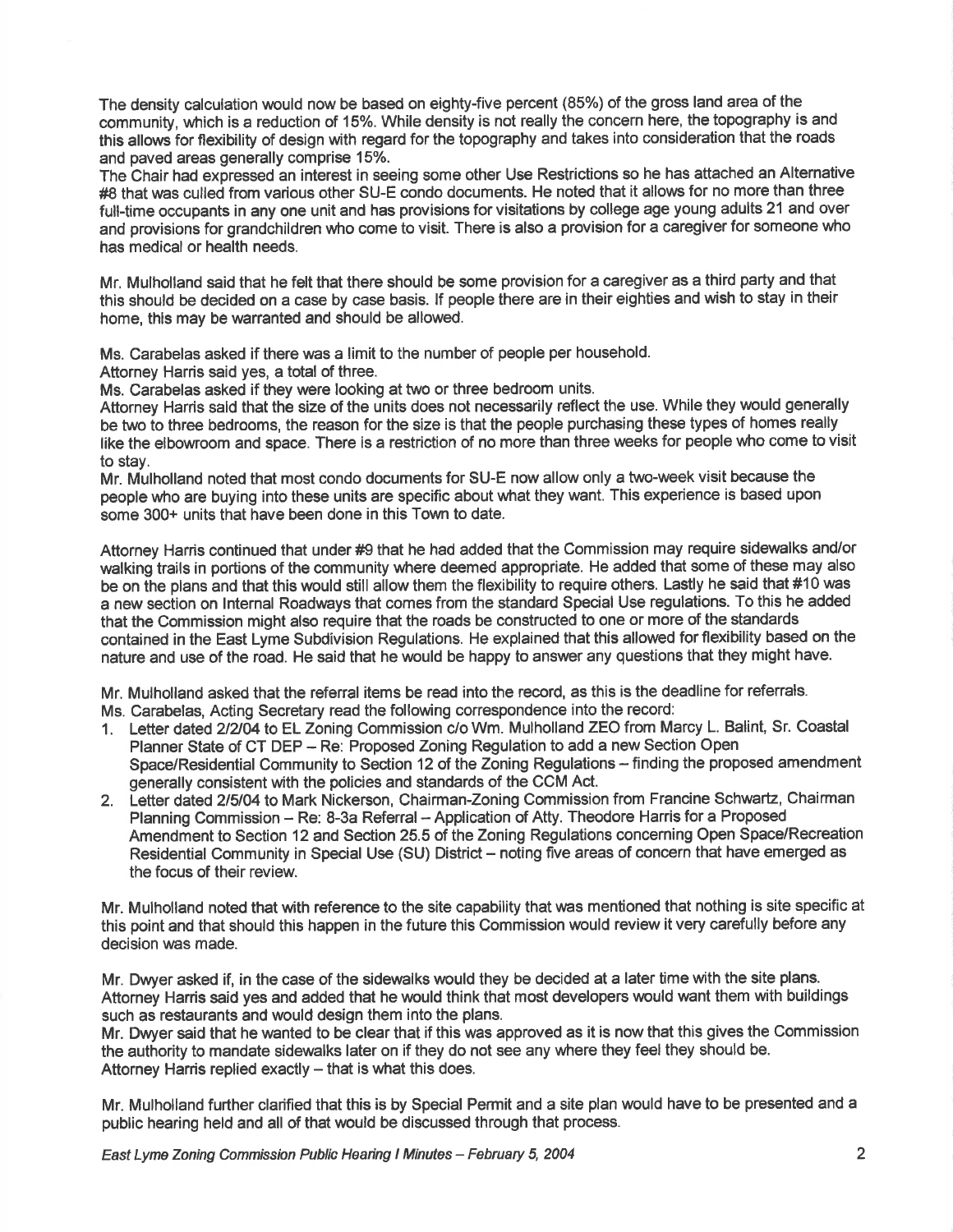Mr. Salerno asked about owning a lot of land that has ponds on it and if they would be included in the acreage. Mr. Mulholland said that an existing 200 acres is typically based upon the regulation where it is counted as part of it. They would have to ask for a provision to be put in if they did not want it counted - however he said that there are two sides to the argument that they should consider. A 50 acre lake means that 50 acres is not going to have any homes built on it and it can be argued that one should be allowed to cluster homes near it and not be penalized for a beautiful pond and be able to consider the pond open space.

Attorney Harris noted that under our subdivision regulations that a cluster subdivision could be done with smaller lots and a requirement of 30% open space of which no more than 15% of that can be wetland areas. This proposal is taking 15% off the top and then the 40% open space. With these factors, this proposal is not going to increase density but rather allow a better design and product in the end. He said that he is not sure that the calculation that they are speaking about is really the type that they want to do and he will provide them with visual samples at their next meeting,

Mr. Salerno asked what the Coastal area buffer was.

Attorney Harris replied 1000'.

Mr. Mulholland suggested that they write down questions that they might have for the next meeting.

Mr. Salerno called for anyone from the public who wished to speak in favor of this application  $-$ Hearing no one - He called for anyone who wished to speak against this application -

Mark Butterfield, 6 Upper Walnut Hill Road, East Lyme said that he has lived in Town his entire life and that his parents and brother also own property in Town. He has listened to Mr. Harris speak two times before on this subject and said that we have been impressed with his presentations. The first time he was here he was able to turn property from R-80 to Special Use and the second time he turned property from Special Use into 7O SU-E units and that is on Upper Walnut Hill Road. He said that while this proposal hasn't yet been geared to any speciflc piece of property that he thinks that the Commission is smart enough to see that the size and requirements that go along with this are limited to the north end of Town and that this would fit the Walnut Hill Country Club that is operative today on Holmes Road. He would like to caution this Commission that in fact there are many properties that could meet this requirement. He owns a horse farm up there and any three of his neighbors - if they combined their properties as they have the right to and the required road frontage to do so - would meet the 200 acre requirement. In fact, the area surrounding the current golf course could be developed into condos. lt is not a small undertaking to accept this proposal into the Zoning requirements. lf he takes just his property and some from the Brooks, Kramm, Stefanik, Tomachek, or Eslinger properties they. would meet these regulations and would be allowed to build condos on that property. These are the farms that are left in East Lyme today and this proposal threatens these farms. On a daily basis we receive letters or visits from developers wishing to buy our property and subdivide it and it is certainly within their rights to ask. A change in the Zoning amendment like this takes property that we have today and in fact would increase it's value and increase the likelihood that we would all opt to combine and sell our properties. He asked that they take this into consideration and that the rules should not be written in such a fashion that the only one who benefits is the Walnut Hill Country Club. Everyone should have the opportunity to meet these requirements. They have seen recently as with Oswegatchie Hills that when something is unfavorable to the developer that the affordable housing issue comes up. It they make a rule today that says there is a 200 acre limit for condos in an area then his 100 acres argument becomes that it is a biased opinion to purposely prohibit affordable housing. Mr. Harris' purpose here is to convince you that this is a good idea and we have elected you to watch out for our interests as to whether it is a good idea or a bad idea. Your individual views define how this Town should look in the future. We've developed this end of Town, his family lives extensively at this end of Town and he thinks they should stick to current zoning regulations for rural areas. The R-80 and zoning requirements today that allow cluster subdivisions provide adequate ability to develop areas. This rule allows rural areas to be more densely populated without considering our environment. These are our horse and cow farms, hayfields and hay lots and there is enough pressure on these people to subdivide now and this will add more pregsure to it.

He said that he had a question on the may being changed to shall and did not understand what this referred to.

Mr. Mulholland read: "1. Add new Section 1.43a: Open Space/Recreational Community. A community developed under a condominium form of ownership which shall contain single family and/or duplex units centered around large areas of Open Space devoted to passive and/or active recreational activities. Such recreational activities shall include items such as picnic areas, swimming pools, golf courses, golf driving ranges or putting facilities, equestrian facilities, hiking trails or tennis courts, and/or similar activities whether or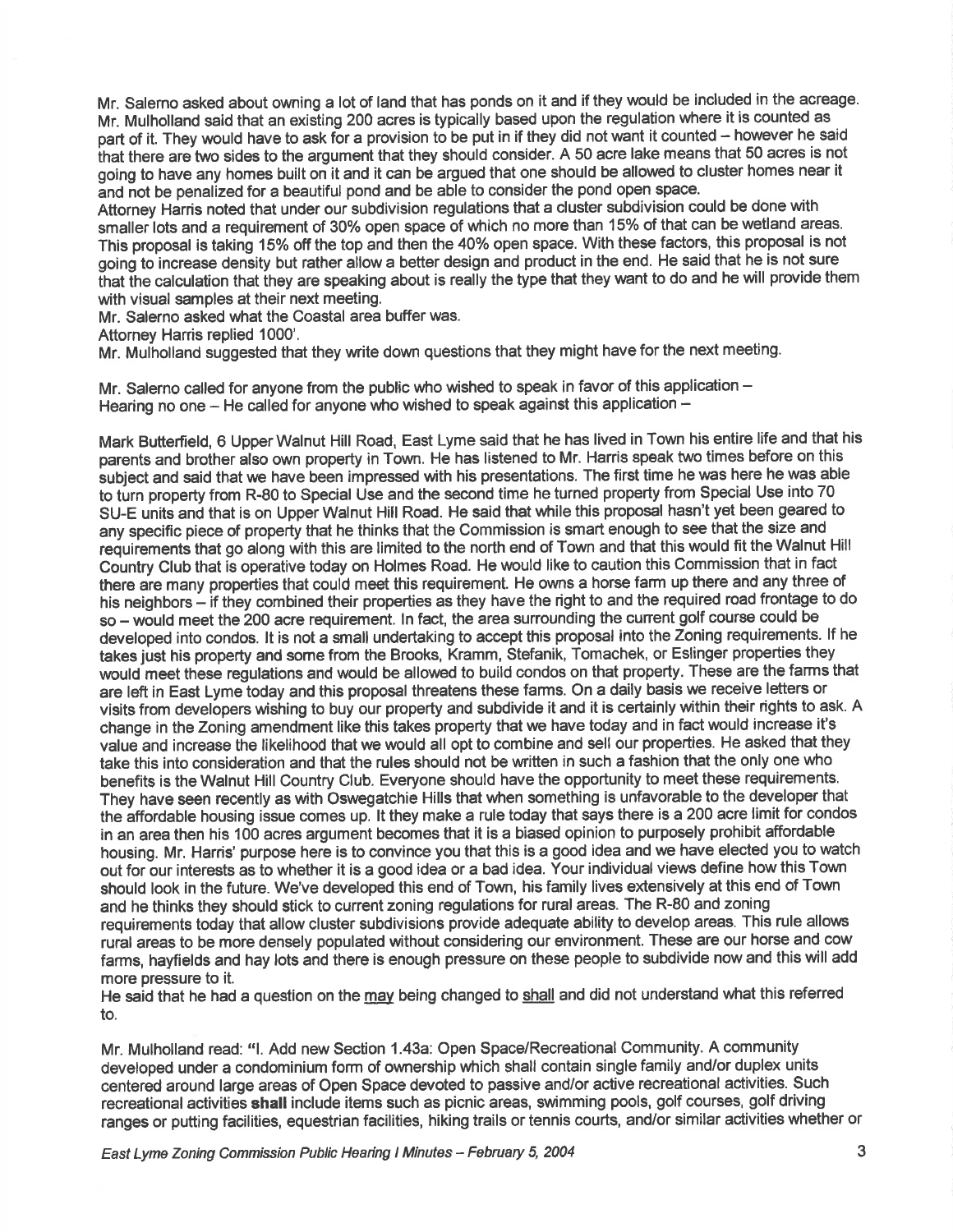not operated as a business for profit, together with such ancillary activities and facilities reasonable and appropriate to such recreational uses, including but not limited to restaurants, club houses, locker rooms and other similar ancillary activities."

Mr. Butterfield asked if this was to say that it should have a golf course or some of the other listed items. Mr. Mulholland said that it is his opinion that the recreation component has to be there or otherwise this is just another subdivision.

Mr. Butterfield asked Mr. Mulholland if there are any properties today that come to mind to suit this and meet this requirement.

Mr. Mulholland said that there are no specific ones that come to mind. Oswegatchie Hills would but it has been taken out of the equation. But, as you have stated, any developer who is financially able can put parcels together and get 200 acres and this is done all the time.

Mr. Butterfield said that he is an engineer and his point is that they can meet these requirements and that there are at least four to five parcels that could be reconfigured by lot line revision and get this. The only areas today are in the north area currently near the Walnut Hill Country Club.

Patricia Butterfield, 6 Upper Walnut Hill Road, East Lyme said that she was very aware that this is not an application asking for a specific piece of property to be changed. But, those of you who have been here through the zoning changes of R-80 to the golf course and condos know that the client that has employed Mr. Harris to get these things through has told us nice things are going to happen up there. And, nothing has been done except the land has been cleared and every few months we see another proposal for a zoning change up there. It's rural up there and we choose to live there. We don't have wide roads or sidewalks, public water or sewer. We are the last people to get plowed out or sanded and the last to have the sand swept up in the summer. We have been to these hearings, we have been here when the Selectman has let us know that he has been out to lunch with Mr. Harris' client. And we've come and presented our concerns. And granted our concerns may not have been legitimate zoning problems that would prevent you from actually granting a change - but, at he last meeting that we came to several of the neighbors had come with concerns about the proposed changes. No sooner did we walk out the door, the next morning in the paper we read that you had approved that change. So, you people are elected by us, your job is to look out for the best interest of the whole Town and sometimes it seems that you look out for the best interests of certain individuals.

Randy White, 41 West Main Street, Niantic asked who runs this - the inmates or the jailers. It seems these proposals should come from the Zoning Board or from the Town rather than just someone coming to them and presenting their self-interest. He thinks that this is a concern - not necessarily this one proposal but the idea of a developer coming like this and requesting a change for one reason. He does not think this is how it should  $go - just for self-interest - the Town should decide.$ 

Mr. Mulholland asked the Chair if he could respond to this.

Mr. Salerno asked Mr. Mulholland to please do so.

Mr. Mulholland said that the way that the State Statutes are written anyone – applicant, citizen or someone from Mars – can come before them with a proposal and this Commission is obligated under State Statutes to entertain it whether they concur with it or not. They have an obligation to hear it and treat it fairly and be openminded and make a decision. And, you are correct, the Town should zone for itself and it has - it has a set of Zoning Regulations on the map. But State Statutes allow anyone to come and petition the Board for changes so they have to go through these processes and make decisions and these are difficult for everyone involved. And – this is difficult even for those looking for a tool shed. It can seem like East Lyme has been discovered and it will most likely continue to seem this way.

Mr. White thanked Mr. Mulholland for the explanation.

Bob Gadbois, 358 Boston Post Road, East Lyme said that he thinks that this puts a big burden on the Town police, fire, ambulance and schools. He doesn't mind homes being built he just does not like seeing this type of development built.

Mr. Salerno asked if anyone else wished to speak -Hearing no one - he asked if Attorney Harris wished to say anything.

Attorney Harris said that he would like to note a few things. First, this is not site specific and the large acreage allovvs for large buffers between other properties. This is an attempt for a better design and not for more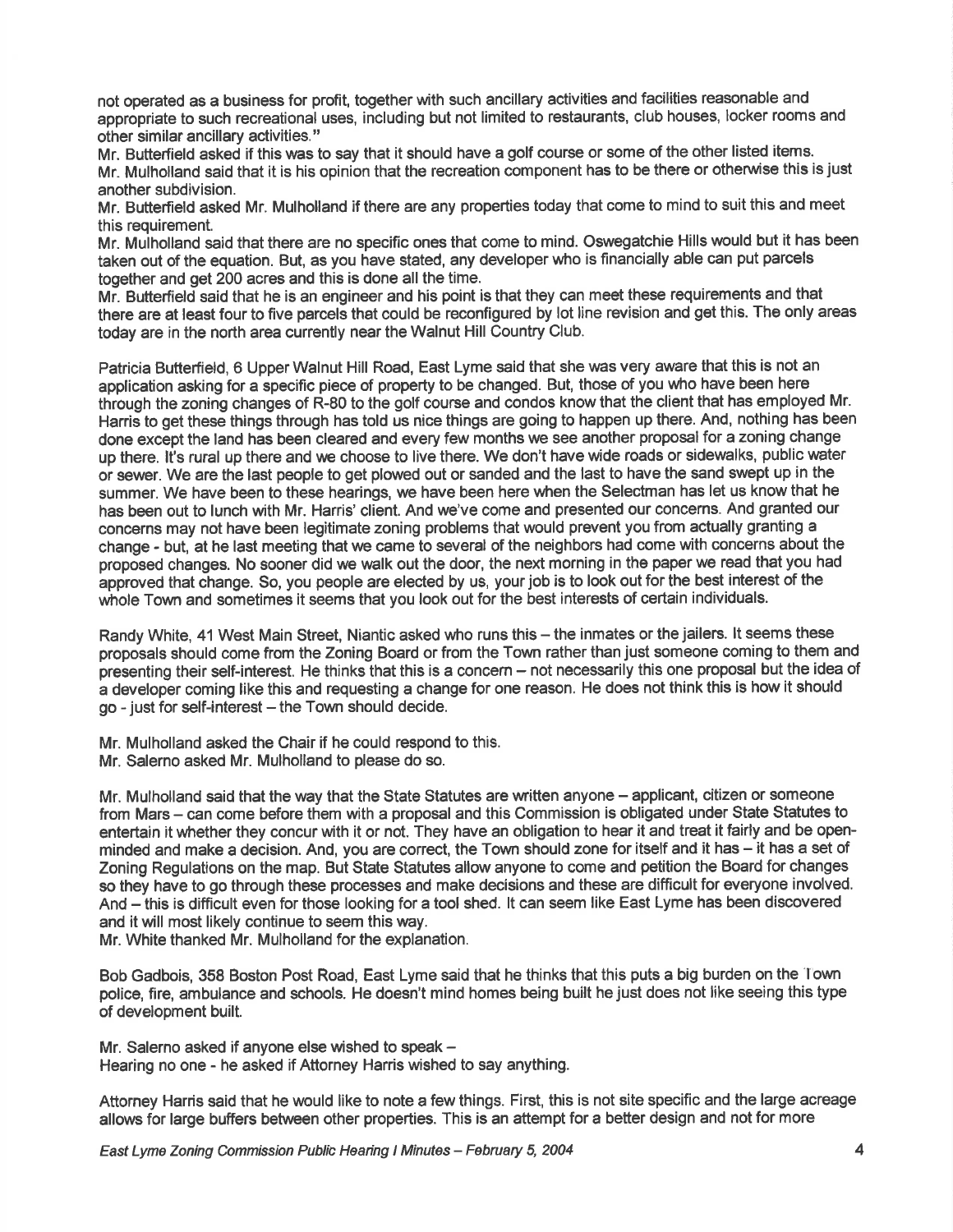density. The overall approach is to have a better-looking product in the end. He also noted that it is interesting that Mr. Butterfield indicated that such a proposal would increase property values in his area - that is one of the considerations of this Commission and ironically Mr. Butterfield indicated that it would actually increase them. There is going to be pressure regardless of what proposal comes before this Commission. This is an attempt to provide a unique product - one more consistent with the topography. It is not a multi-family proposal, it is largely detached single family units. The point is that it is not oriented to one area of Town. And, yes you can group properties together and it is not as easy a project as you think to get them all together. This is going to be a unique project and not everyone is going to have the where withal to design this community, as it is a large parcel and not an easy project.

Mr. Salerno asked if there were any other questions -Hearing none -

Mr. Salerno adjourned this Public Hearing at 8:28 PM and continued it to March 4, 2004 at 7:30 PM.

Respectfully submitted,

Koren Zmitruk, Recording Secretory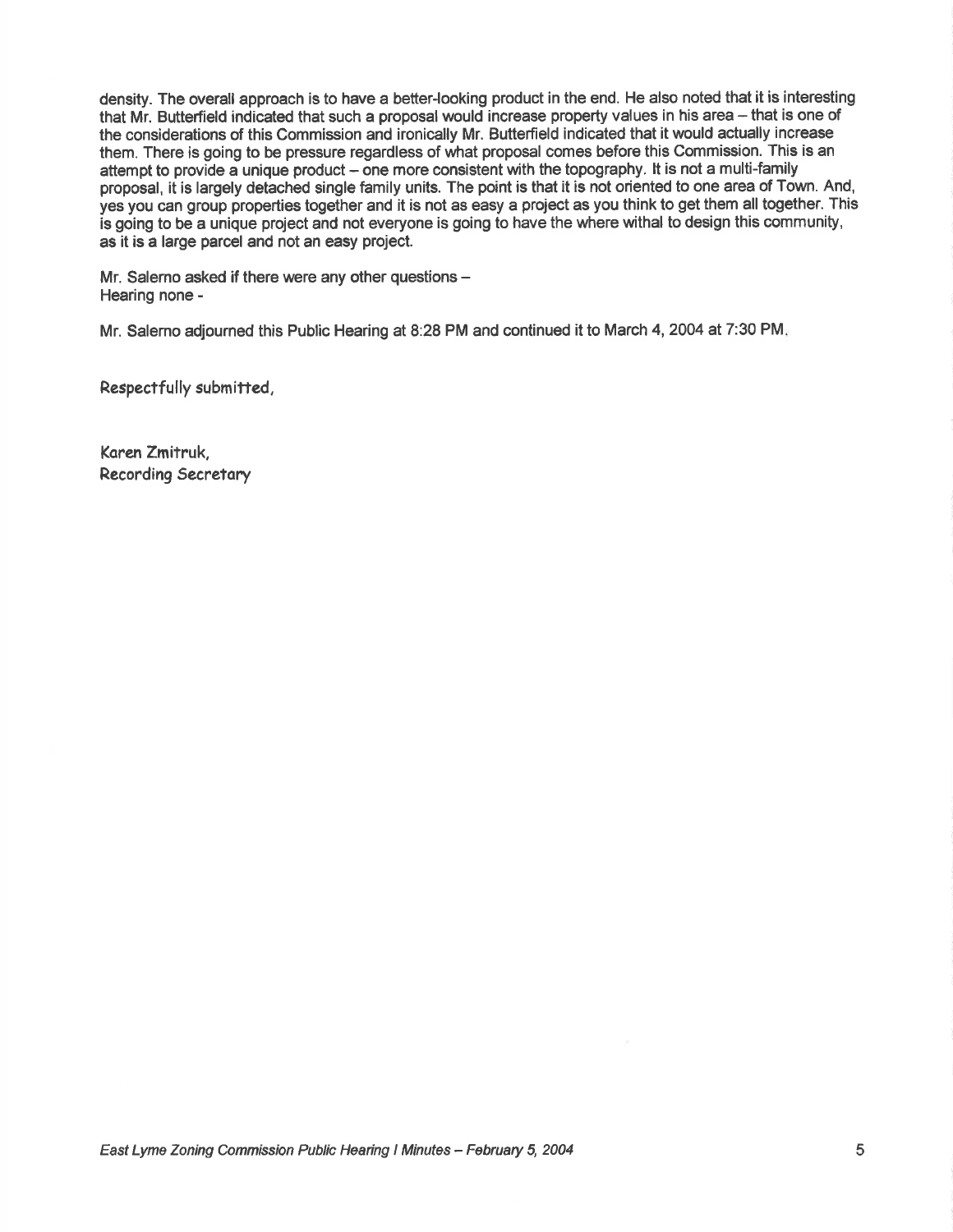## PROPOSED ADDITION TO SECTION 12 OF THE ZONING REGULATIONS

I. Add new Section L43a: Open Space/Recreational Community. A community developed under a condominium form of ownership which shall contain single family and/or duplex units centered around large areas of Open Space devoted to passive and/or active recreational activities. Such recreational activities shall include items such as picnic areas, swimming pools, golf courses, golf driving ranges or putting facilities, equestrian facilities, hiking trails or tennis courts, and/or similar activities whether or not operated as a business for profit, together with such ancillary activities and facilities reasonable and appropriate to such recreational uses,

 $\alpha$ s<br>régiostas

edroa

 $15%$ 

 $\triangleright$ 

including but not limited to r<br>activities.

II. Add new Section 12.1.4 as follows,

Open Space/Recreational Community, subject to the standards in Section 25.5

III. Section 25.5 Add new Section25.5 as follows

Open Space/Recreational Communities (SU)

1. All such facilities shall be located on a parcel or parcels of land totaling not less than two hundred (200) acres.

2. Not less than forty (40) percent of the overall area thereof, shall be devoted to such open space/recreational uses.

3. Single family and/or duplex residential units, only, shall be allowed under a common interest form of ownership.

4. Density: The average number of dwelling units per acre within the Community shall not exceed that which would be allowable based upon the minimum lot size of the underlying zone. This density calculation shall be based on eighty-five (85%) percent of the gross land area of the community.

5. Grouping: The shortest distance between any two structures shall be not less than the height of the taller structure, with a minimum of 24 feet. Courts shall be completely open on one side. Maximum heights of any building in the development shall be two stories, but such height shall not in any event exceed 30 feet. The Commission may waive the separation requirement if design of the proposed development is benefitted by closer spacing.

6. Buffer area: There shall be provided a landscaped side or rear yard buffer area of at least <sup>100</sup>feet in width adjacent to each property line of the parcel to be developed. All buffer areas shall be planted or preserved in a natural state in a mixture of evergreen and deciduous trees and shrubs and shall be maintained in proper order so as to protect adjacent properties and present a reasonably opaque, natural barrier to a height of ten feet. If, in the opinion of the Zoning Commission, the

@  $\pi$ evised-Shaws Changes 2/5/04 - Zoning Attachment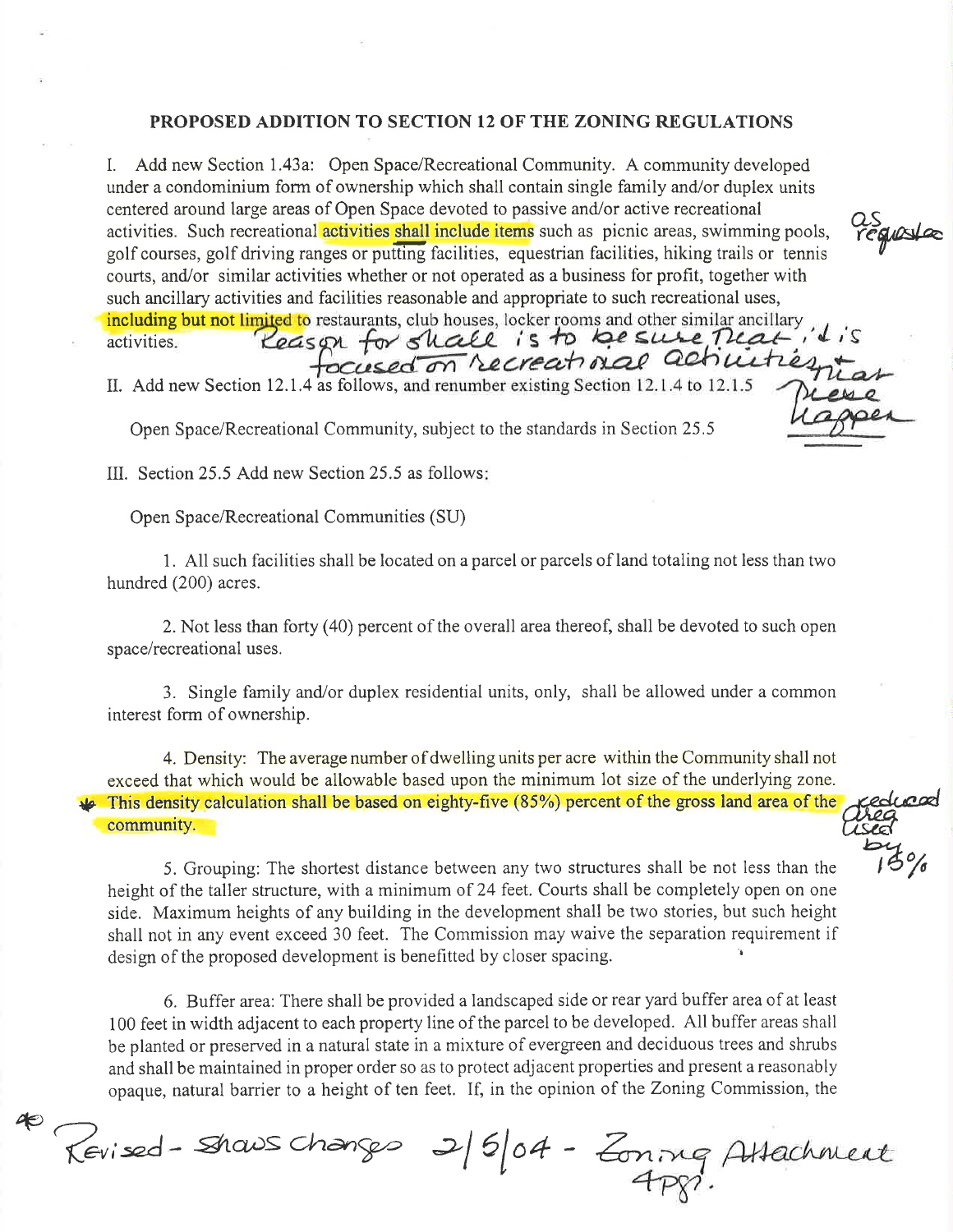individual topographical and natural qualities of the site should suggest that this buffer region is not appropriate, the Commission reserves the right to alter the buffer requirements by vote of threefourths of all the members of the Commission. This buffer may not be increased to more than double nor decreased to less than half of the requirements herein.

7. Contiguous Parcels: The Commission may allow such community to be composed of individual parcels totaling not less than 200 acres developed, designed and built under a common plan, provided that all such parcels shall be contiguous and subject to rules and regulations common to all parcels. The Commission may reduce the frontage requirements of each individual parcel to not less than fifty (50) feet, provided that the combined frontage of all such parcels shall not be less than five hundred (500) feet. ln addition, the Commission may waive the buffer and set back requirements as contained in Section 12 and Section 24, with respect to the boundaries between such contiguous parcels.

8. Use Restrictions: Not less than sixty (60) percent of the residential units (each portion of a duplex being a residential unit) shall be occupied by senior citizens, age fifty-five (55) or older as follows:

a. At least one person who is at least fifty-five (55) years of age or older

b. Occupant pursuant to  $(a)$  who survives; and

kd \*  $a$ t $end$  $\beta$ 

c. Occupant pursuant to (a) above who is co-occupant has entered into a long term continuing care facility.

d. In (b) and (c) above remaining occupants remarries or co-habitates must meet all occupant requirements.

e. For the purpose of such calculation, age restricted units contained on the same parcel as part of an SUE Zone shall be included

9. Access Streets and Sidewalks: The placement, size, arrangement and use of access routes to public or private streets shall be adequate to serve residents and provide no hindrance to the safety of existing or proposed streets. The Commission may require the sidewalks and/or walking trails to be constructed in portions of the Community where the nature of contemplated activities indicates that there will be significant amounts of pedestrian traffic. Where it is anticipated that children will be waiting for a school bus in or near a public highway, sufficient area shall be reserved and/or shelter provided. ln developments in excess of fifty (50) units, at least two points of access shall be provided to a public highway, provided however that in the event the topography or location of frontage of the property makes such impracticable or impossible, the Commission nay waive the requirement of two entrances upon the showing that one entrance is sufficient to maintain the pubic health and safety of the residents, including consideration of emergency access.

ppvis.ion<br>fe*r* Tomm.<br>To<br>requin rts approx.

The started Surveys.

10. Internal Roadways: The main access road shall be no less than fwenty-four (24) feet in width and interior roadways shall be no less than twenty (20) feet in width. Provided however, the -lk-u),  $202$ Commission may require roadways in portions of the community to be in excess of the required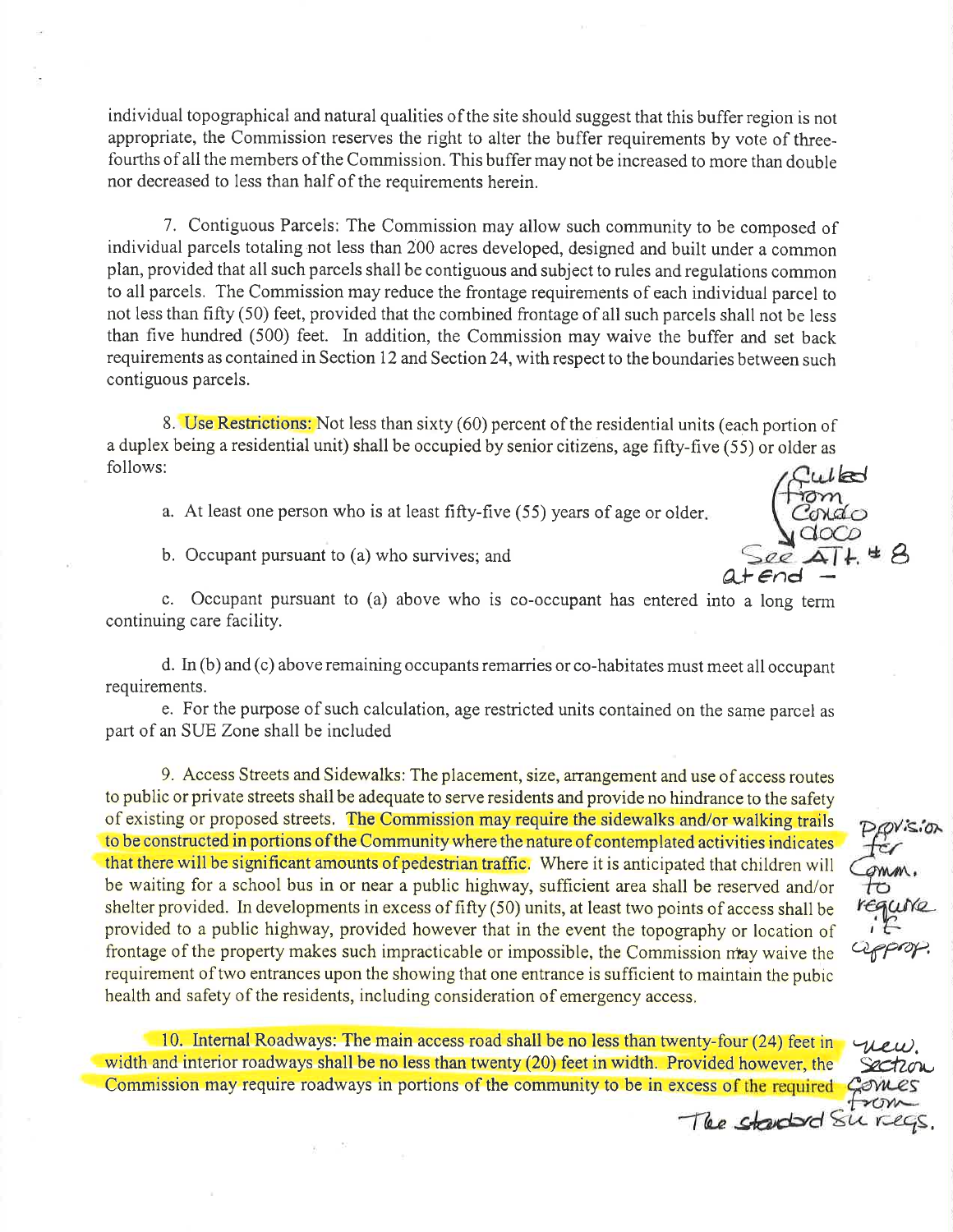width where higher traffic levels, or visits from the general public in conjunction with recreational activities may be expected. The Commission may also require that such roads be constructed to one or more of the standards contained in the East Lyme Subdivision Regulations for geometry, surfacing, lighting and drainage. ln areas of twenty (20) foot roadways, parking on the street shall be prohibited by adequate signage.

 $h$ on nature<br>Prod<br>Celee.

 $\mathbf{r}_\mathbf{a}$ 

<sup>I</sup>1. Utilities: No such development shall be approved unless the Commission is given clear satisfactory evidence of the means of providing water supply, has public sewer, or is suitable for approval by the Department of Health and/or Department of Environmental Protection for on-site septic systems. This provision shall not require a permit from such agencies prior to such approval; bui only sufficient evidence that the site is capable of supporting such approval.

12. No such development may be constructed on a parcel if any portion of it lies within the coastal boundary as defined by Section 22a-94of the Connecticut General Statutes and as delineated in the coastal boundary map for the Town of East Lyme.

IV, Modify Section 12.3.2 as follows: (Add bold face item)

"For multifamily and open space/recreational community development, the following plans and information shall be included in addition to the information required to be submitted under Section 25..."